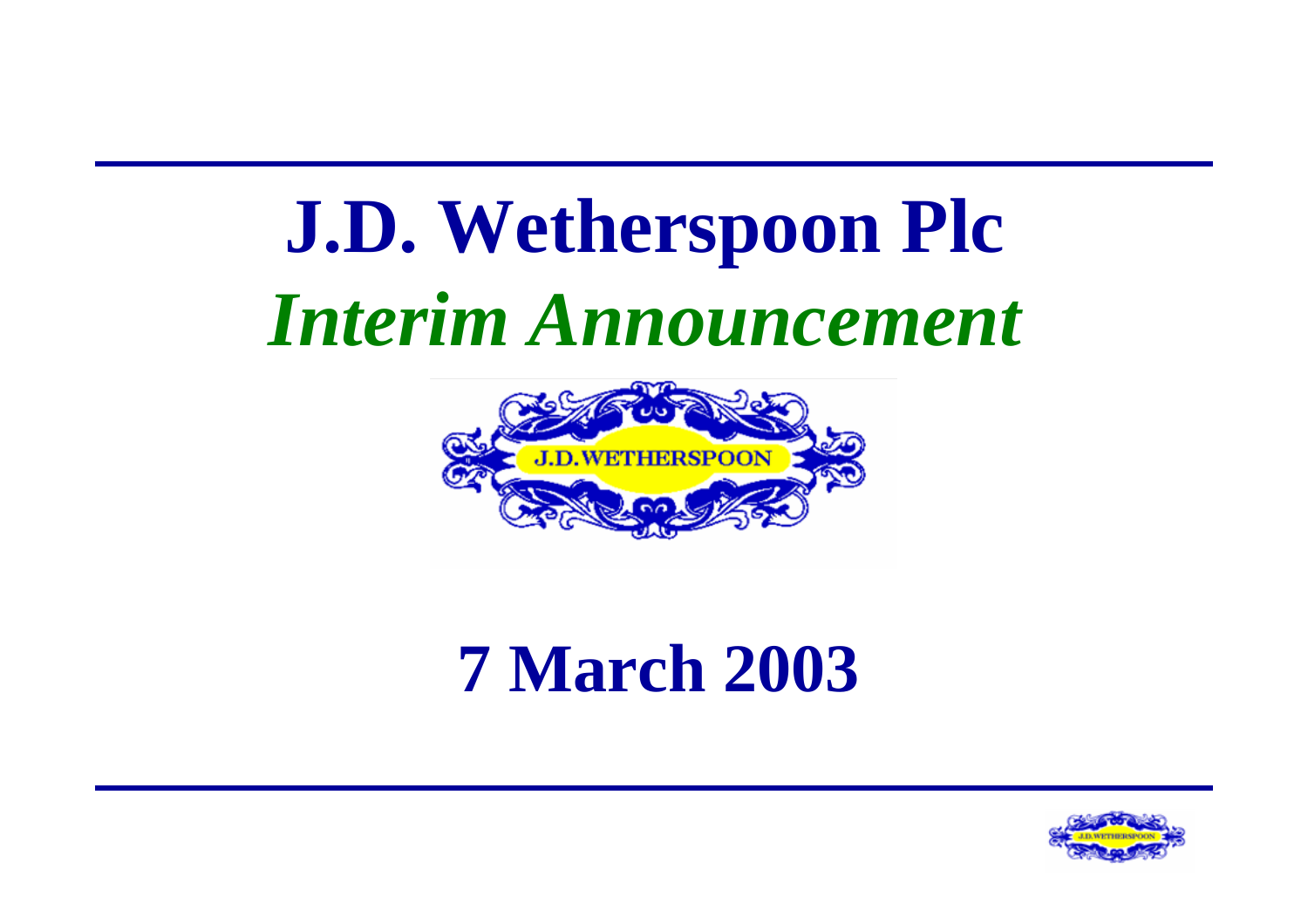## **Highlights -Six Months to 26 January 2003**

- Turnover up 23% to £350.6m
- Profits before tax up 3% to £25.6m
- Earnings per share up 1% to 7.8p
- Free cash flow per share 18.9p (+8%) double EPS
- Dividend per share increased by 10% to 1.21p

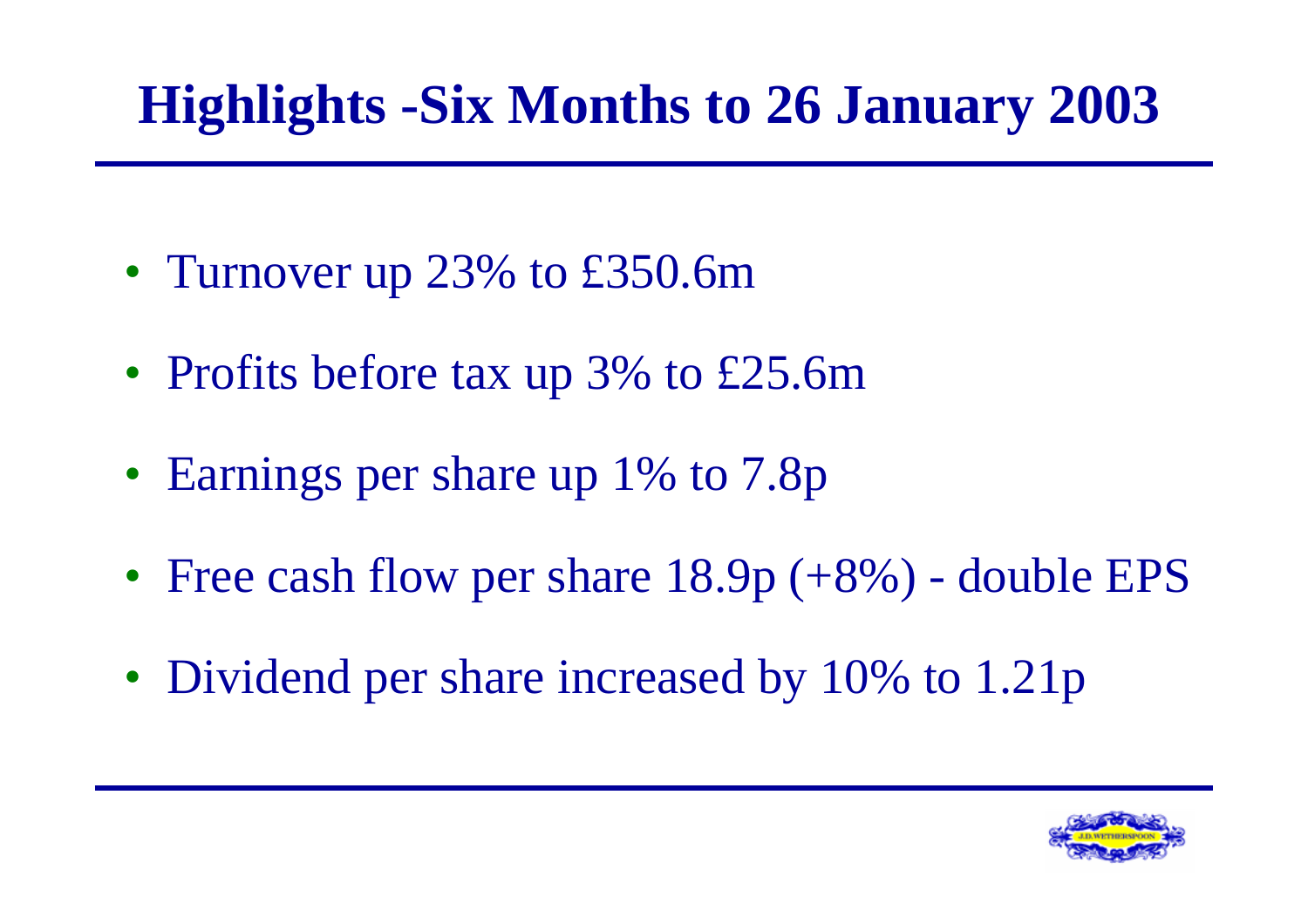# **Openings- First Half 2003 (21)**

**M25** Croydon Fulham Broadway HammersmithShepherds Bush Windsor

#### **South**

BasingstokeX2 East Grinstead

#### **Midlands Area**

Birmingham **Bridgnorth Hereford Moseley** 

**North East Consett** 

**North West** Liverpool Winsford

**South West** Bridgewater Plymouth

**Scotland** AirdrieKirkintilloch

**Wales** Aberdare**Cardiff** 

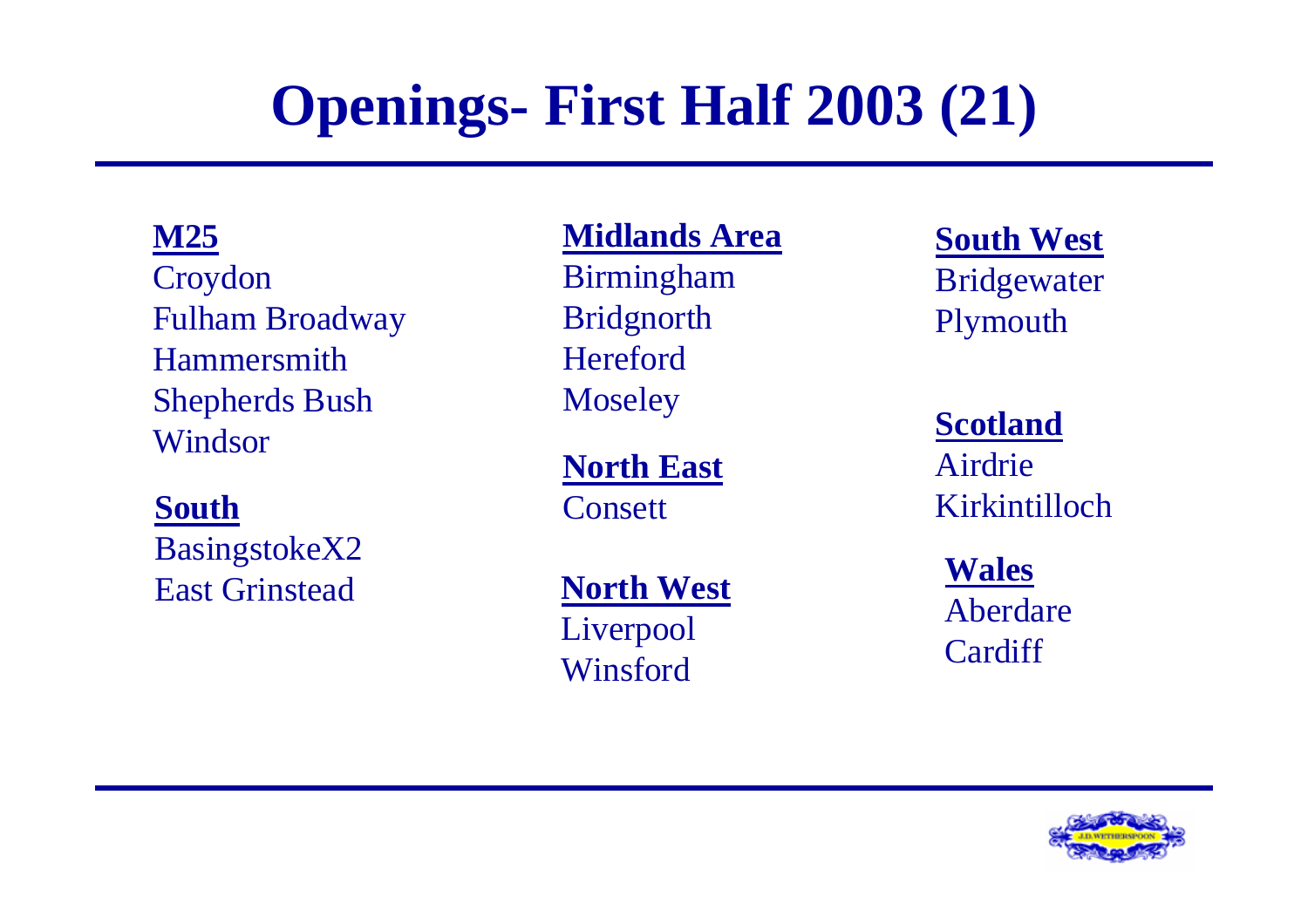#### **Average Sales Per Pub Week (including VAT)**



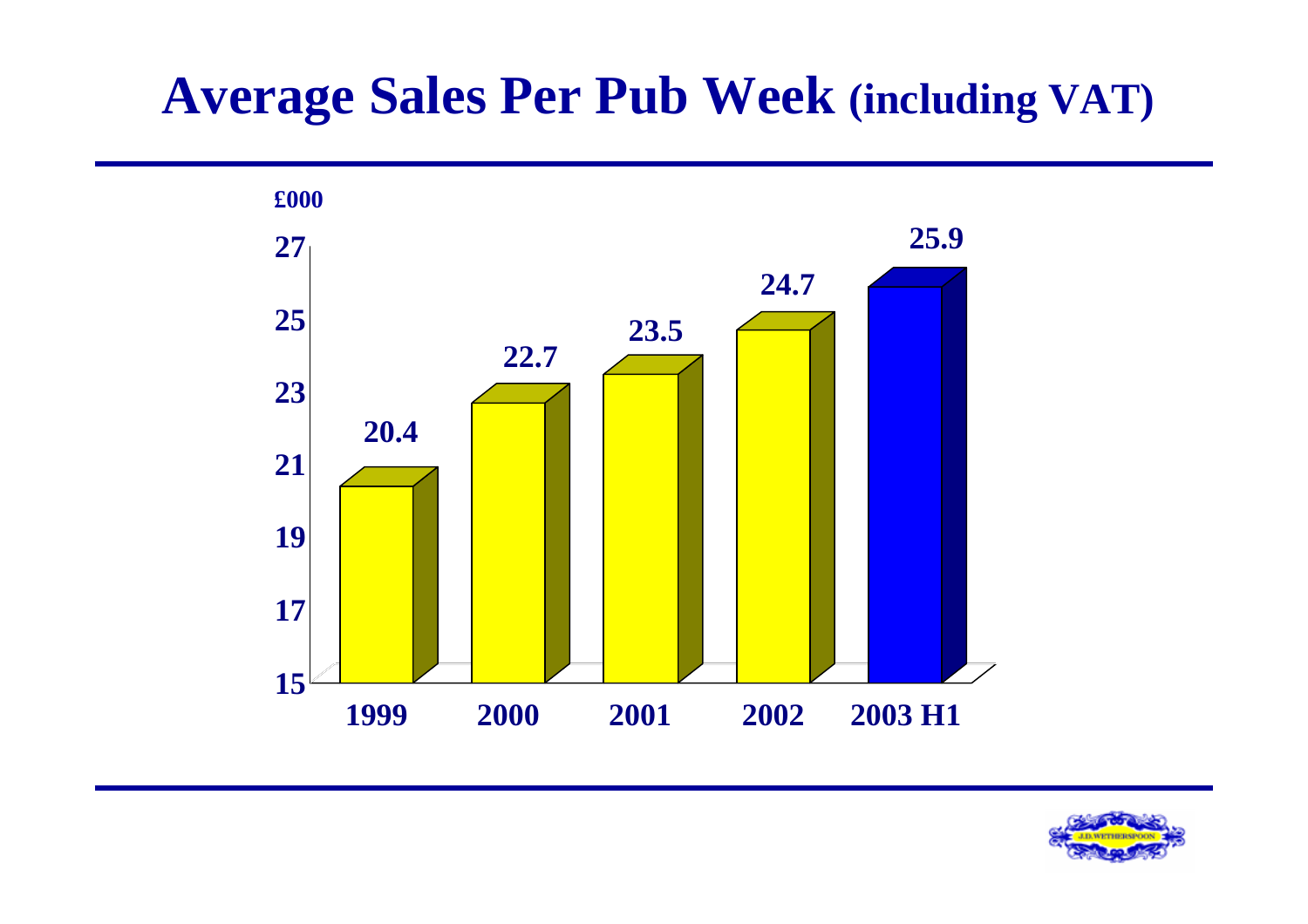#### **Like For Like Sales**

| $\frac{1}{2}$      | <b>H1</b><br>2003 | Year<br>2002 | Year<br>2001 | Year<br>2000 | Year<br>1999 |
|--------------------|-------------------|--------------|--------------|--------------|--------------|
| Bar                | 2.2               | 3.5          | 6.2          | 13.8         | 11.6         |
| Food               | 14.0              | 9.9          | 11.4         | 8.1          | (2.1)        |
| <b>Total Sales</b> | 4.7               | 5.0          | 7.5          | <b>12.4</b>  | 8.6          |
| <b>LFL Profits</b> | (2.6)             | <b>3.8</b>   | 7.0          | <b>13.0</b>  | 10.1         |

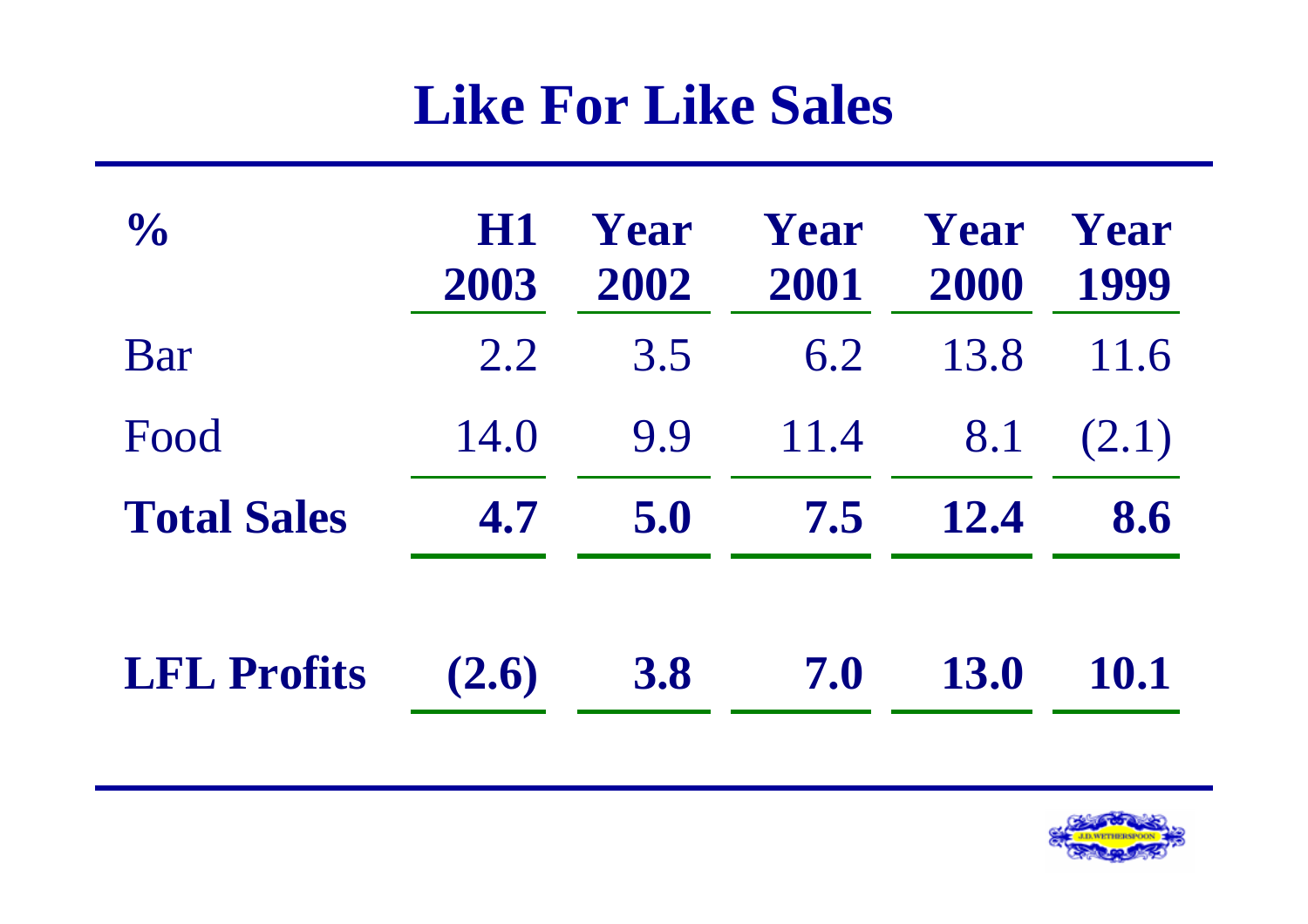# **Trading**

- Wine e.g. Coldwater Creek volumes
- Coffee 250,000 hot drinks per week
- Children's meals 1 million per annum
- Breakfasts 2 million per annum
- Real Ale
- 10 am liquor licenses

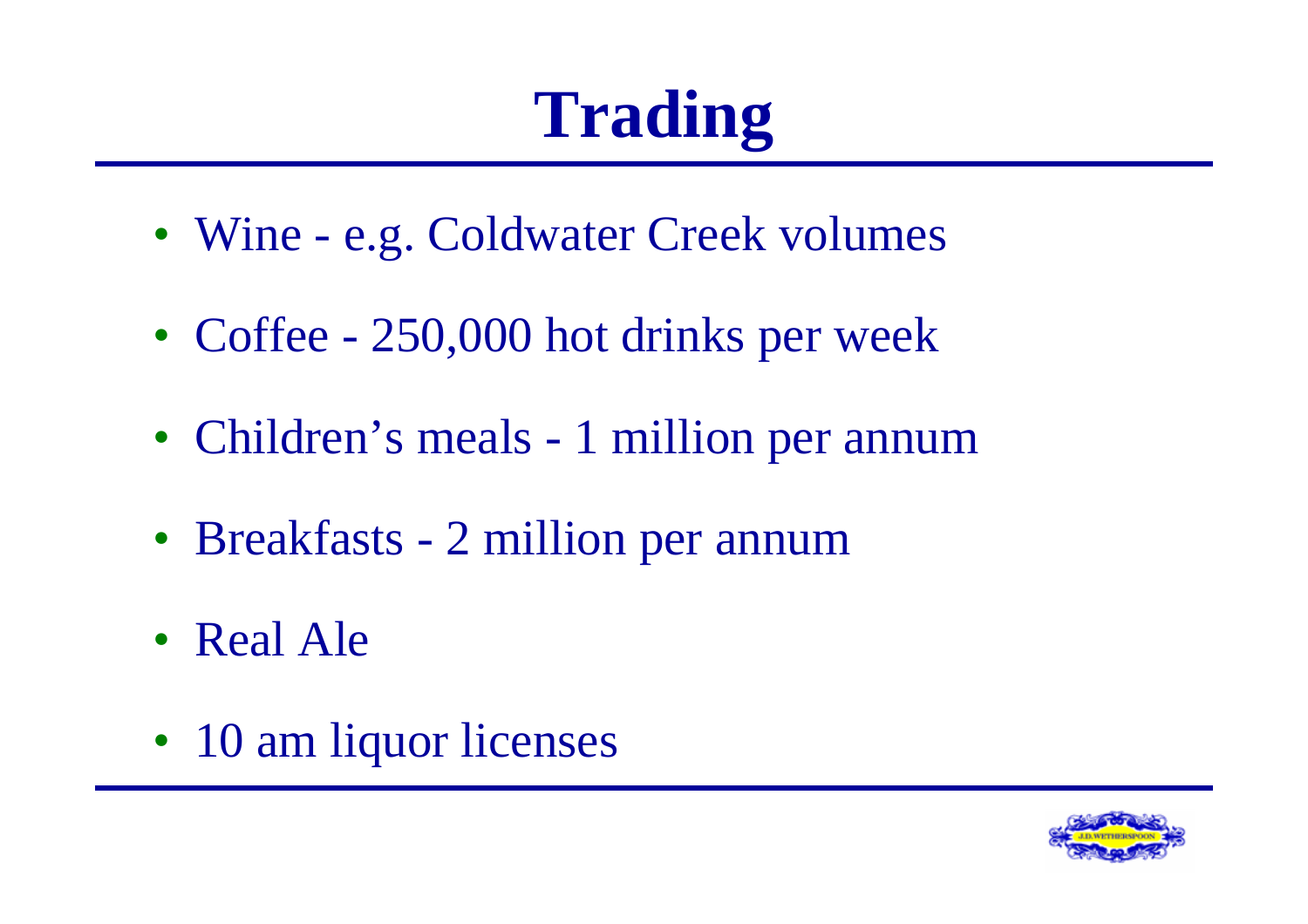

- Bonus payments
- Lowest ever manager turnover
- BII Supreme Training Award (2 years running)

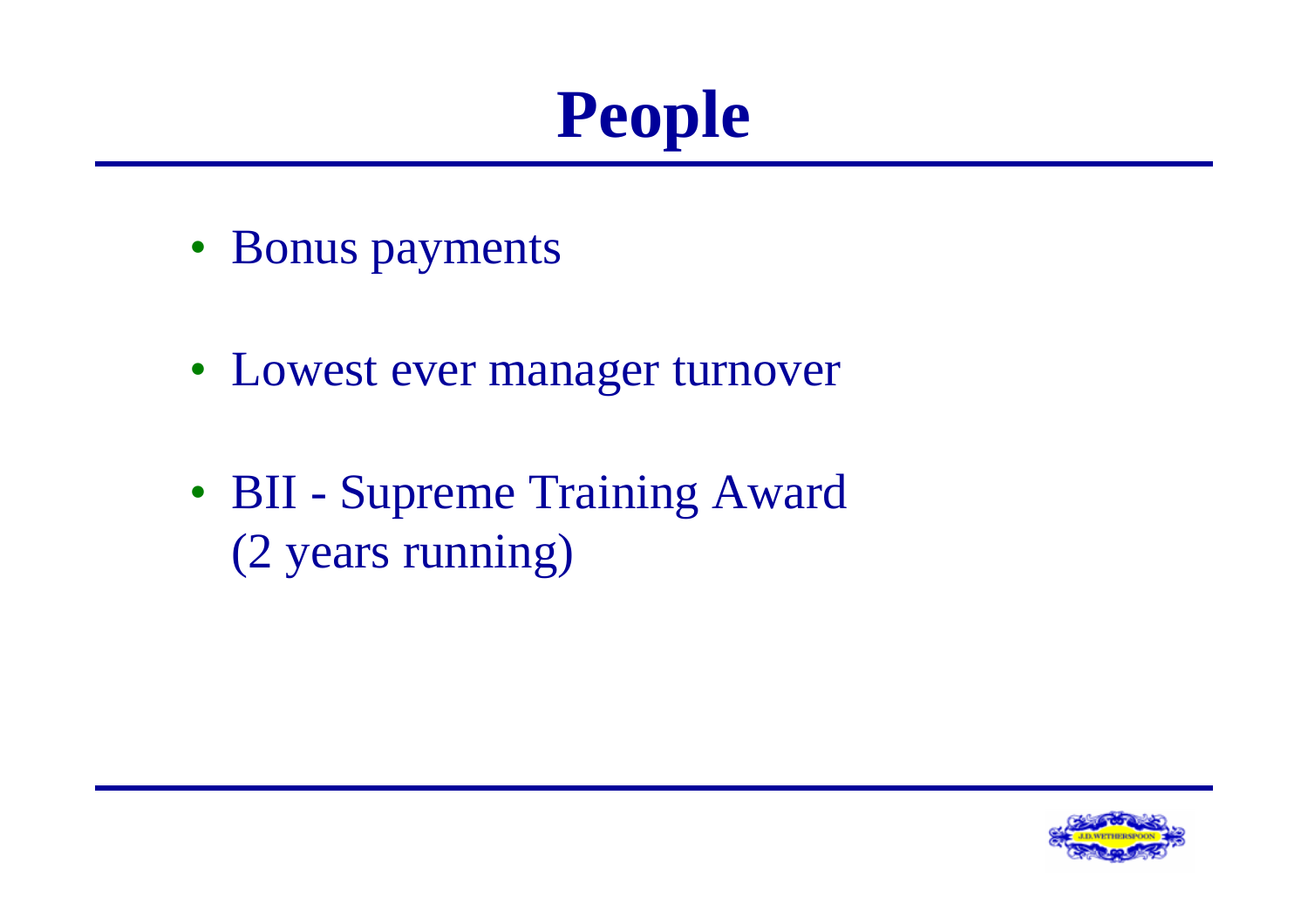## **The Picturedrome, Liverpool**





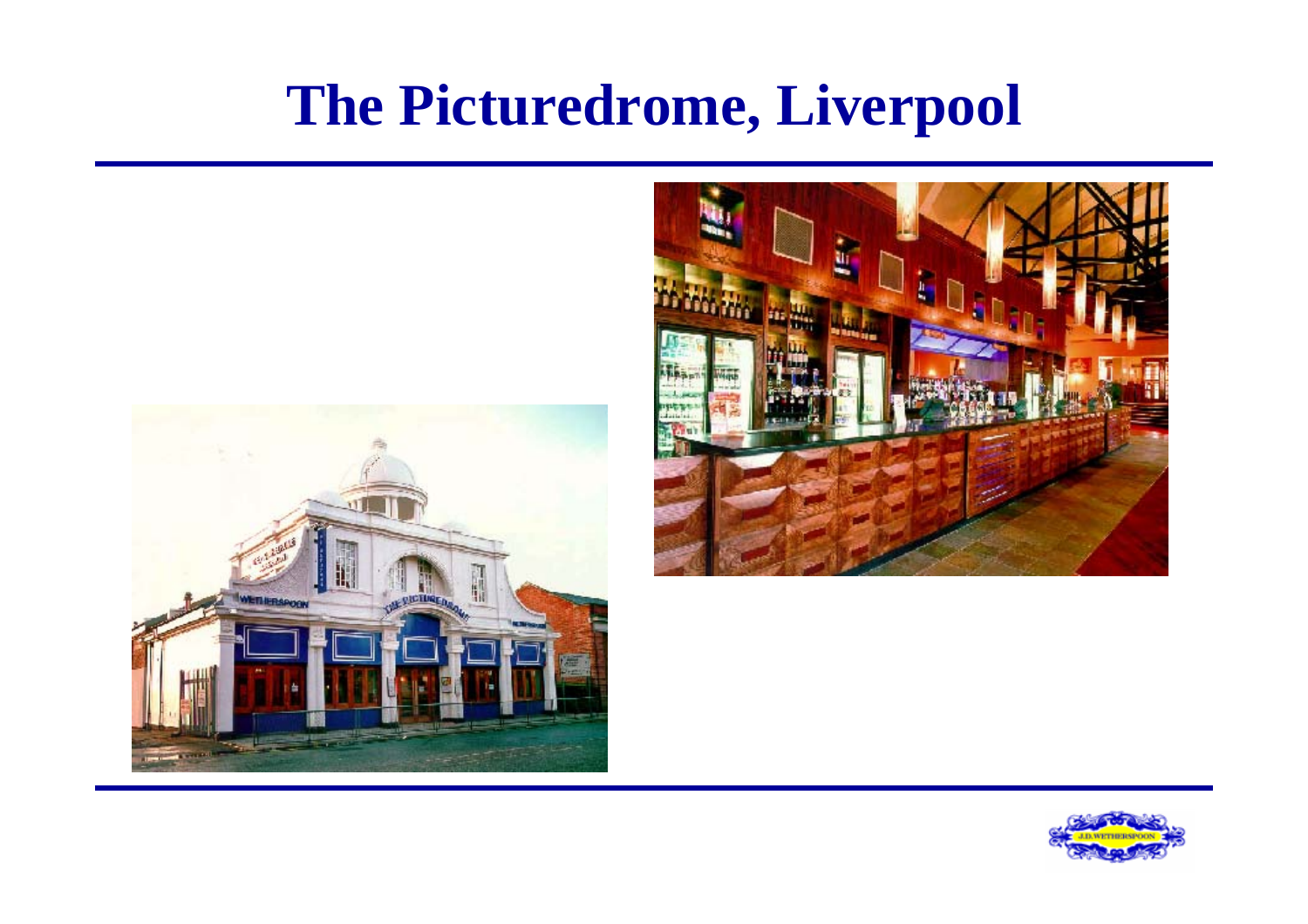## **The Solomon Cutler, Birmingham**





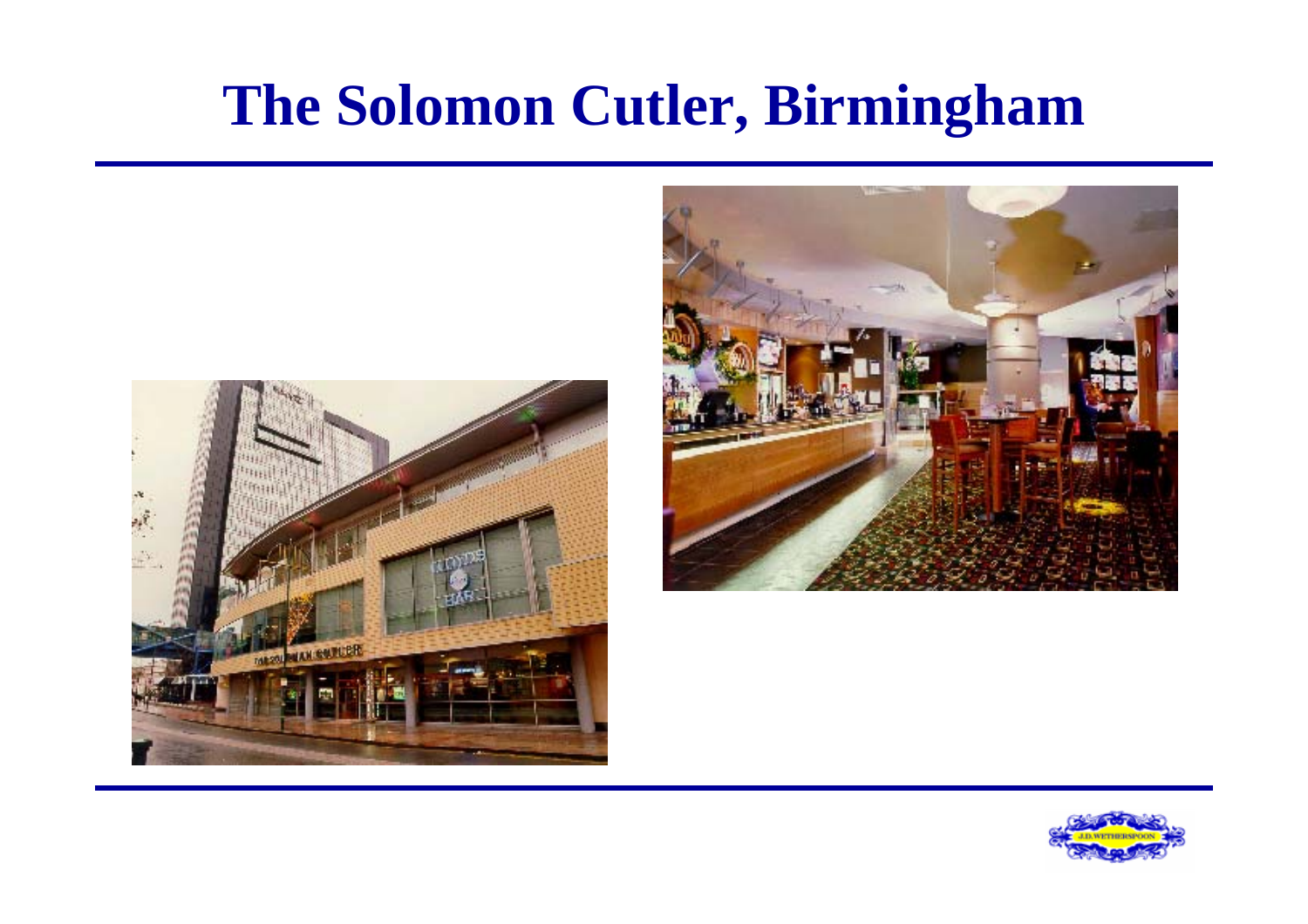#### **The King's Fee, Hereford**





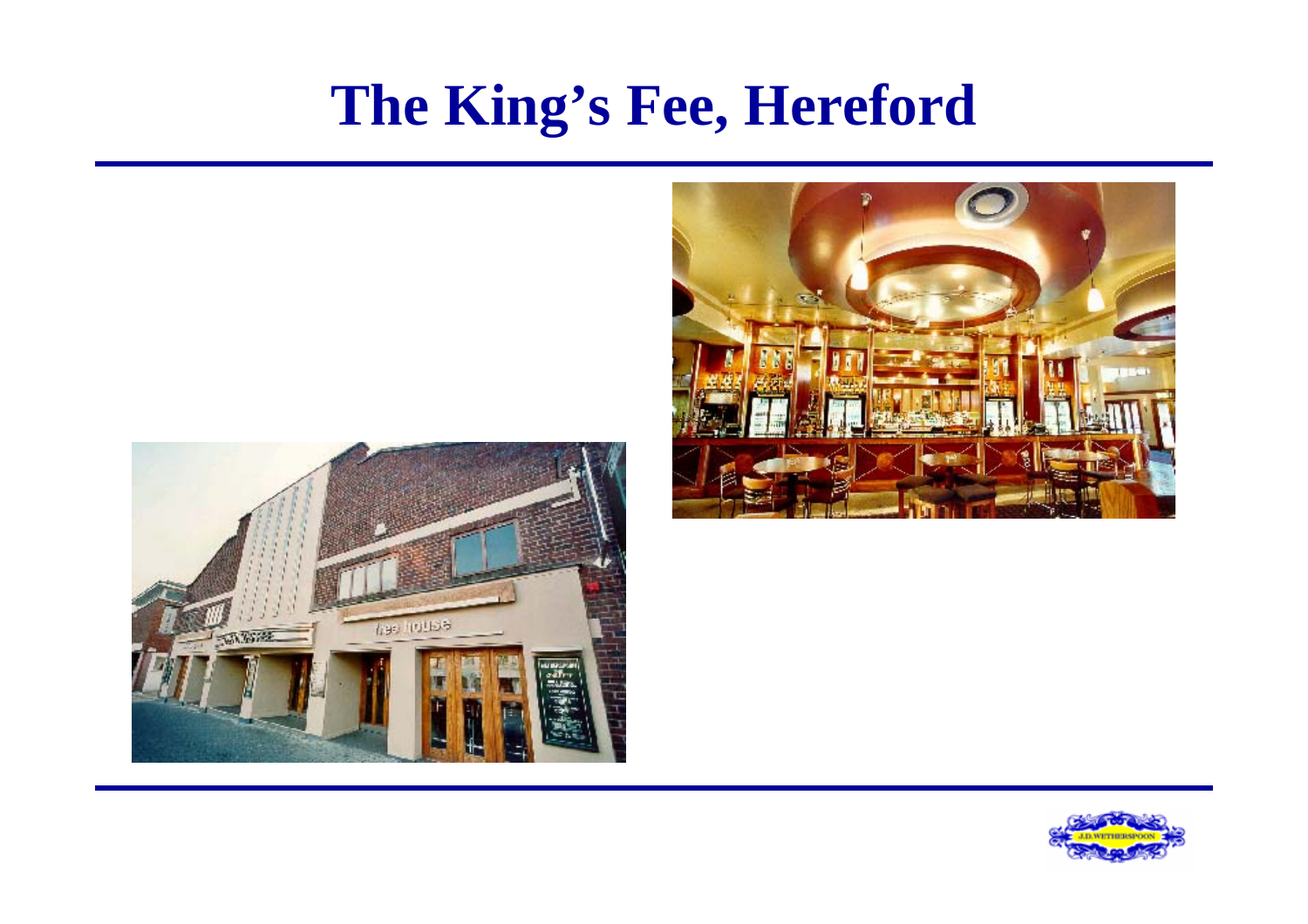## **Operating Margins - Summary**

|                             | H1<br>2003 |                      | H1<br>2002 |                        | Year<br>2002 |                        |
|-----------------------------|------------|----------------------|------------|------------------------|--------------|------------------------|
|                             | £000       | % of<br><b>Sales</b> | £000       | $%$ of<br><b>Sales</b> | £000         | $%$ of<br><b>Sales</b> |
| Turnover                    | 350,606    |                      | 285,178    |                        | 601,295      |                        |
| <b>Pub Operating Profit</b> | 75,953     | 21.7                 | 68,506     | 24.0                   | 141,660      | 23.6                   |
| Sale & leaseback rentals    | (3,861)    | (1.1)                | (3,860)    | (1.3)                  | (7, 721)     | (1.3)                  |
| <b>Head Office Costs</b>    | (15,771)   | (4.5)                | (13,711)   | (4.8)                  | (27,511)     | (4.6)                  |
| <b>EBITDA</b>               | 56,321     | <b>16.1</b>          | 50,935     | 17.9                   | 106,428      | 17.7                   |
| Depreciation                | (21,308)   | (6.1)                | (17,504)   | (6.2)                  | (36,343)     | (6.0)                  |
| <b>Operating Profit</b>     | 35,013     | <b>10.0</b>          | 33,431     | 11.7                   | 70,085       | 11.7                   |

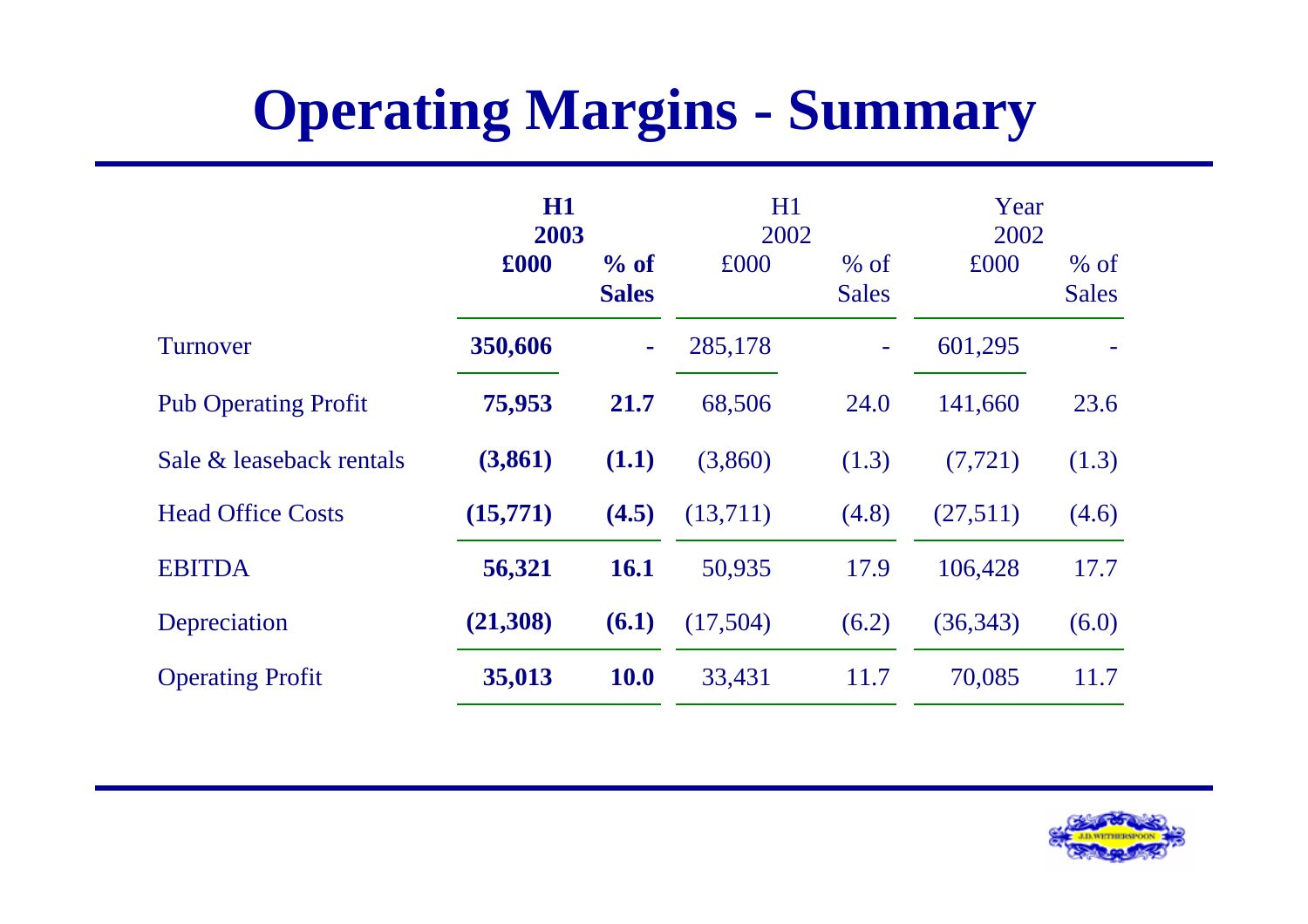# **Pub Operating Margins**

|                                             | HI<br>2003 | H <sub>1</sub><br>2002 | Year<br>2002 |
|---------------------------------------------|------------|------------------------|--------------|
| Gross margin (PPS duty $£5m - 0.7\%$ sales) | $62.2\%$   | 62.3%                  | 62.5%        |
| <b>Staff</b> costs                          | $24.5\%$   | 23.7%                  | 23.9%        |
| Other pub costs (e.g. insurance/repairs)    | $16.0\%$   | 14.6%                  | 15.0%        |
| Pub operating profit                        | $21.7\%$   | 24.0%                  | 23.6%        |

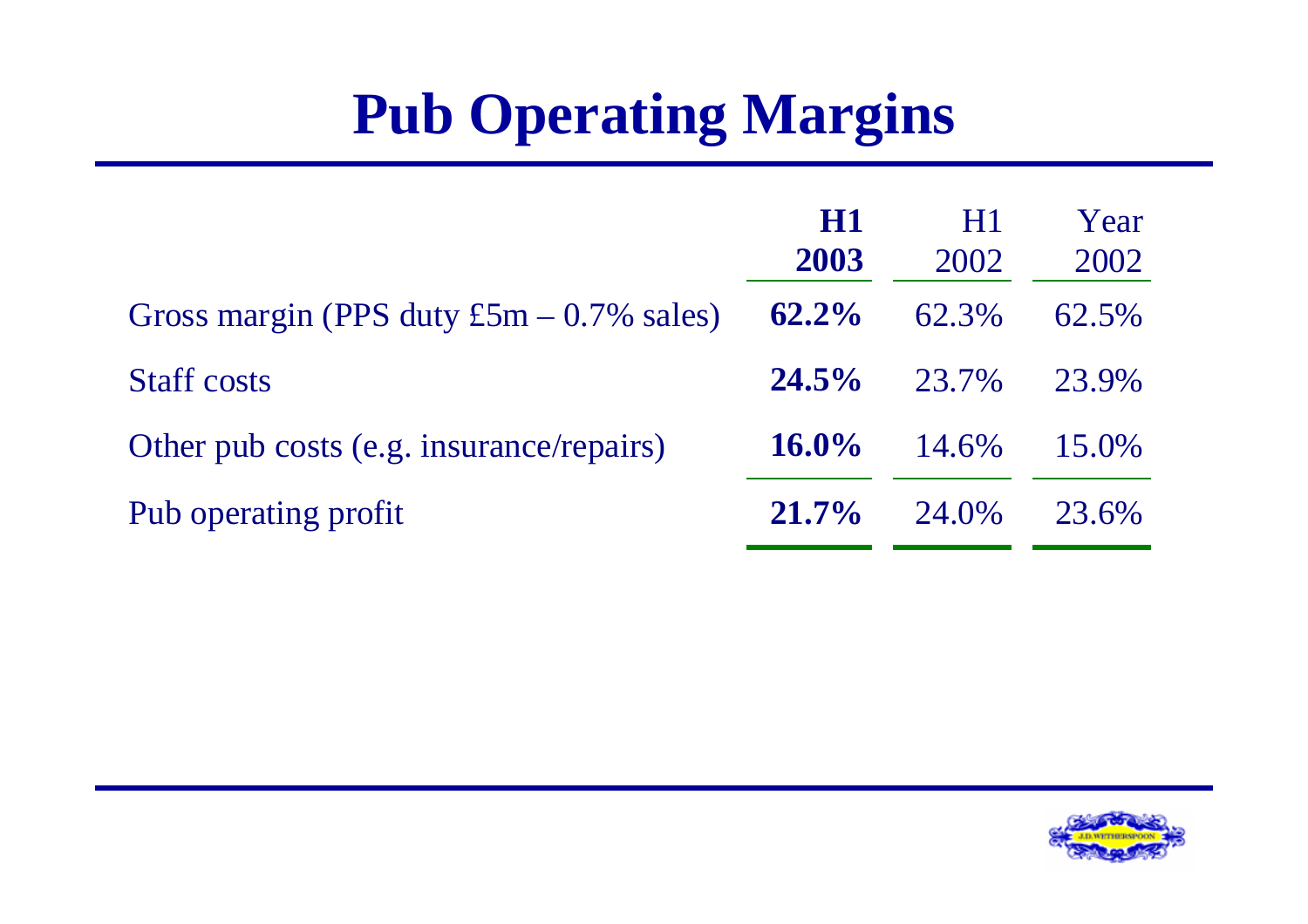# **Pub Sales Performance**

- 2000/01 Pubs Sales £24.6k  $(+8\%)$
- 2001/02 Pubs Sales £27.2k  $(+10\%)$
- 2002/03 Pubs Sales £27.6k

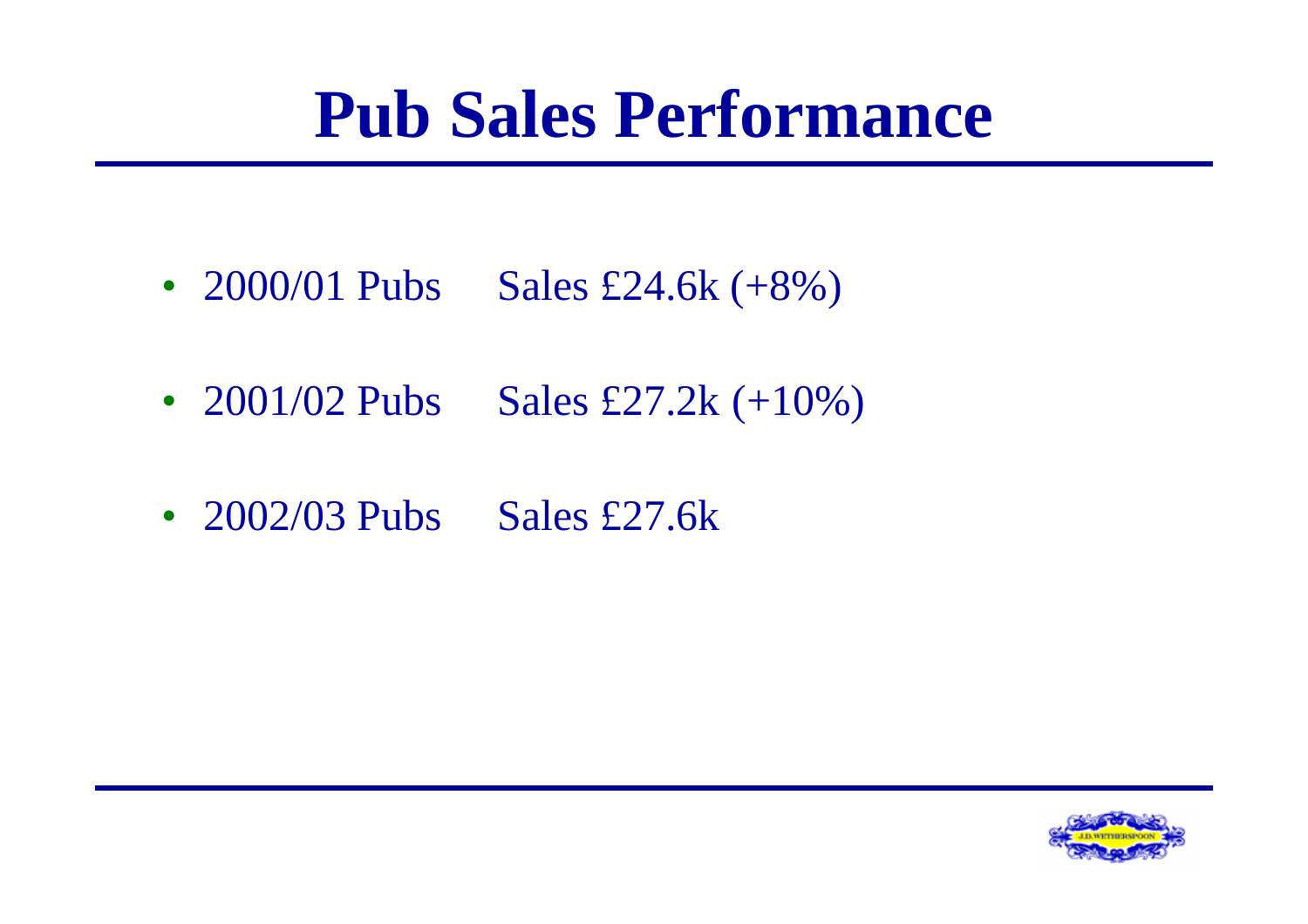

- Original 10 sales per week circa £30k
- New Lloyds sales per week circa £30k
- First half 2003 openings 5
- Total estate 44
- Future development plans

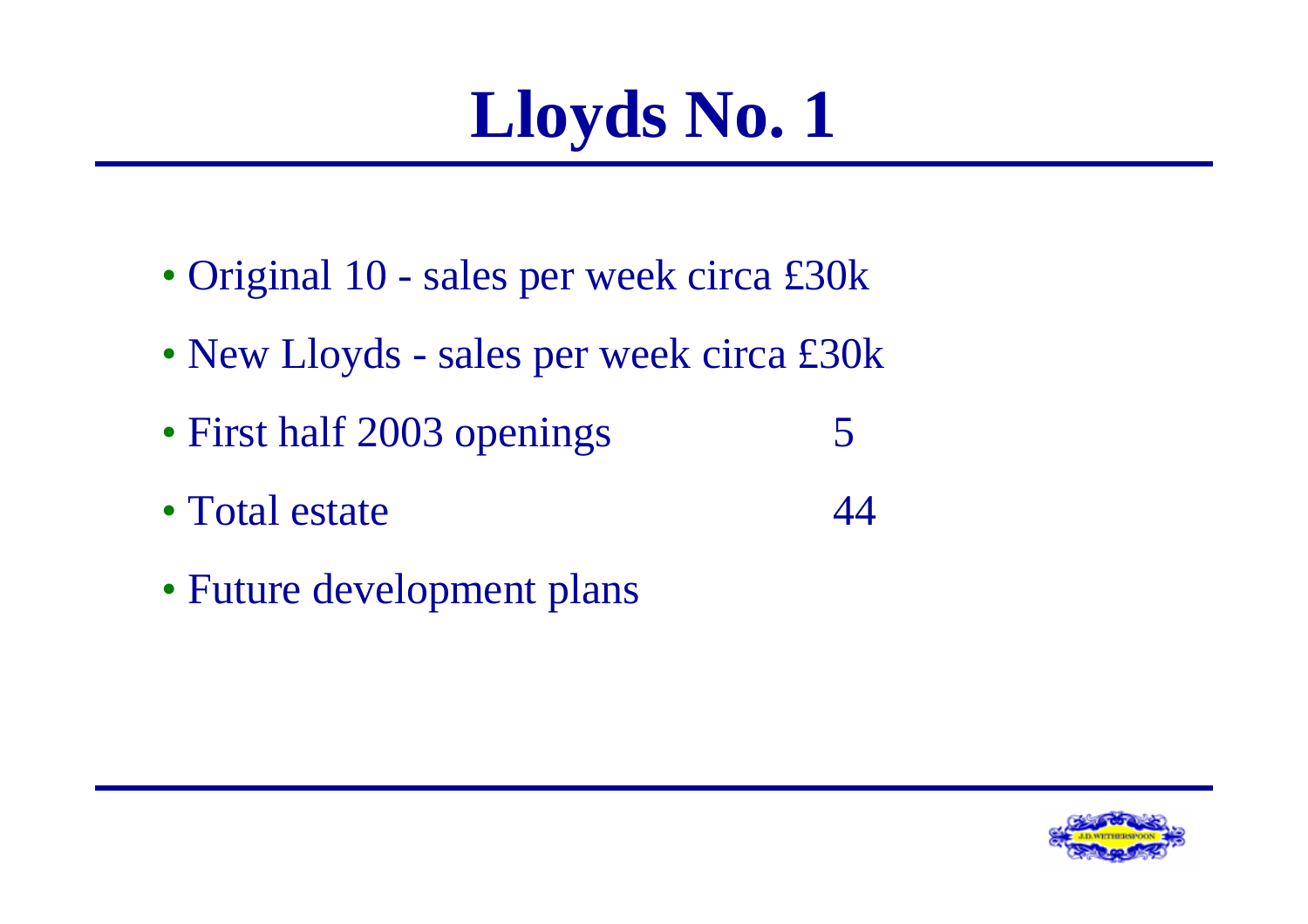#### **Cash Flow**

|                                                    | H1        | H1        |        |
|----------------------------------------------------|-----------|-----------|--------|
|                                                    | 2003      | 2002      |        |
|                                                    | £000      | £000      |        |
| Cash from operations                               | 62,395    | 54,355    | $+15%$ |
| Interest and tax                                   | (12, 537) | (10, 103) |        |
| Investments in existing pubs                       | (9,220)   | (7,121)   |        |
| Free cash flow available for                       | 40,638    |           | $+9%$  |
| new pub development                                |           | 37,131    |        |
| <b>Dividends</b>                                   | (4, 334)  | (2,810)   |        |
| Investment in own shares                           | (153)     |           |        |
| Issue of ordinary shares                           | 215       | 5,435     |        |
| Total investments in new pubs (including interest) | (48, 540) | (70,032)  |        |
| Net cash outflow                                   | (12, 174) | (30,276)  |        |
| Free cash flow per share                           | 18.9p     | 17.5p     | $+8%$  |

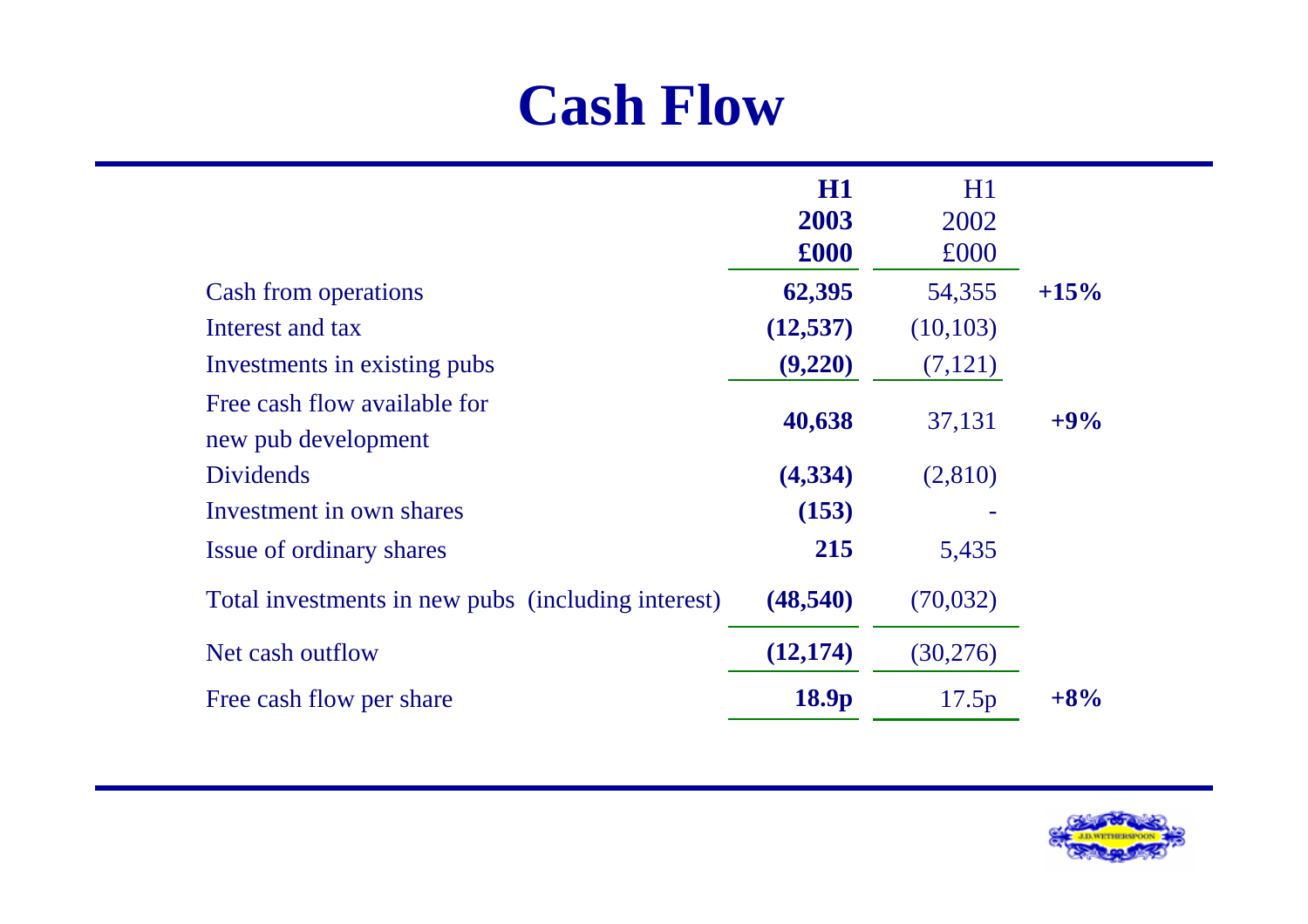# **Pub Investment Levels**

|                                                           | 1801<br>2003 |     | 2002 2001 2000 |     | 1999 |
|-----------------------------------------------------------|--------------|-----|----------------|-----|------|
| <b>Capital</b><br>re-invesment                            | 2.6          | 2.5 | 3.3            | 3.9 | 3.3  |
| <b>Repairs</b>                                            | 2.8          | 2.5 | 1.8            | 1.3 | 1.4  |
| Total $(\%$ of sales) 5.4                                 |              | 5.0 | 5.1            | 5.2 | 4.7  |
| <b>Total (£k per pub)</b> $62^*$<br><i>*H1</i> annualised |              | 55  | 53             | 52  | 42   |

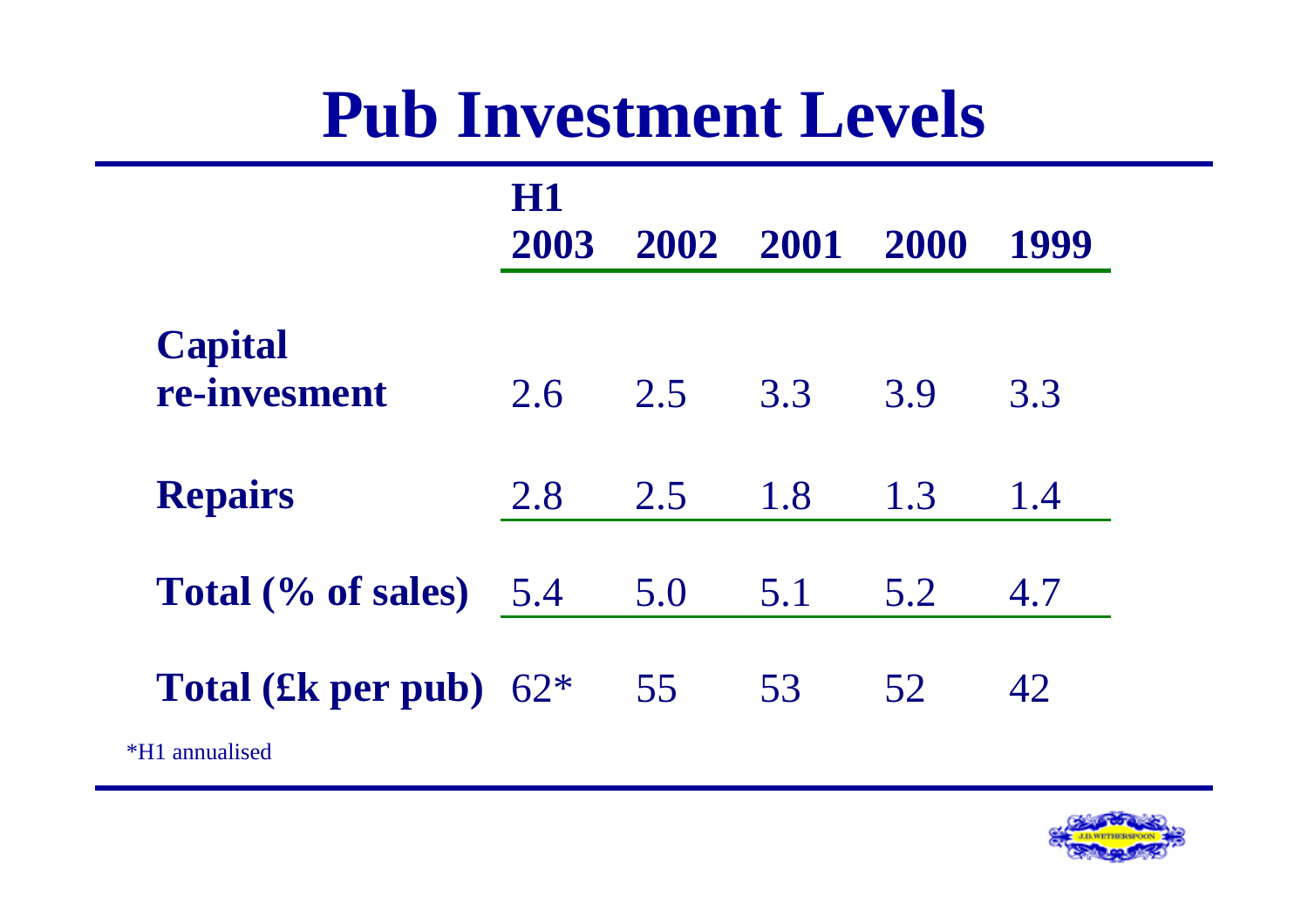## **Financial - Funding**

|                                        | HI<br>2003 | HI<br>2002 | Year<br>2002 |
|----------------------------------------|------------|------------|--------------|
| Gearing $(\% )$ – post FRS19           | 97         | 93         | 98           |
| $-$ pre FRS19                          | 82         | 79         | 82           |
| Interest cover (times)                 | <b>3.7</b> | 3.9        | 4.2          |
| Fixed charge cover (times) - statutory | 1.9        | 2.0        | 2.1          |
| - excluding<br>depreciation            | 2.6        | 2.7        | 2.8          |

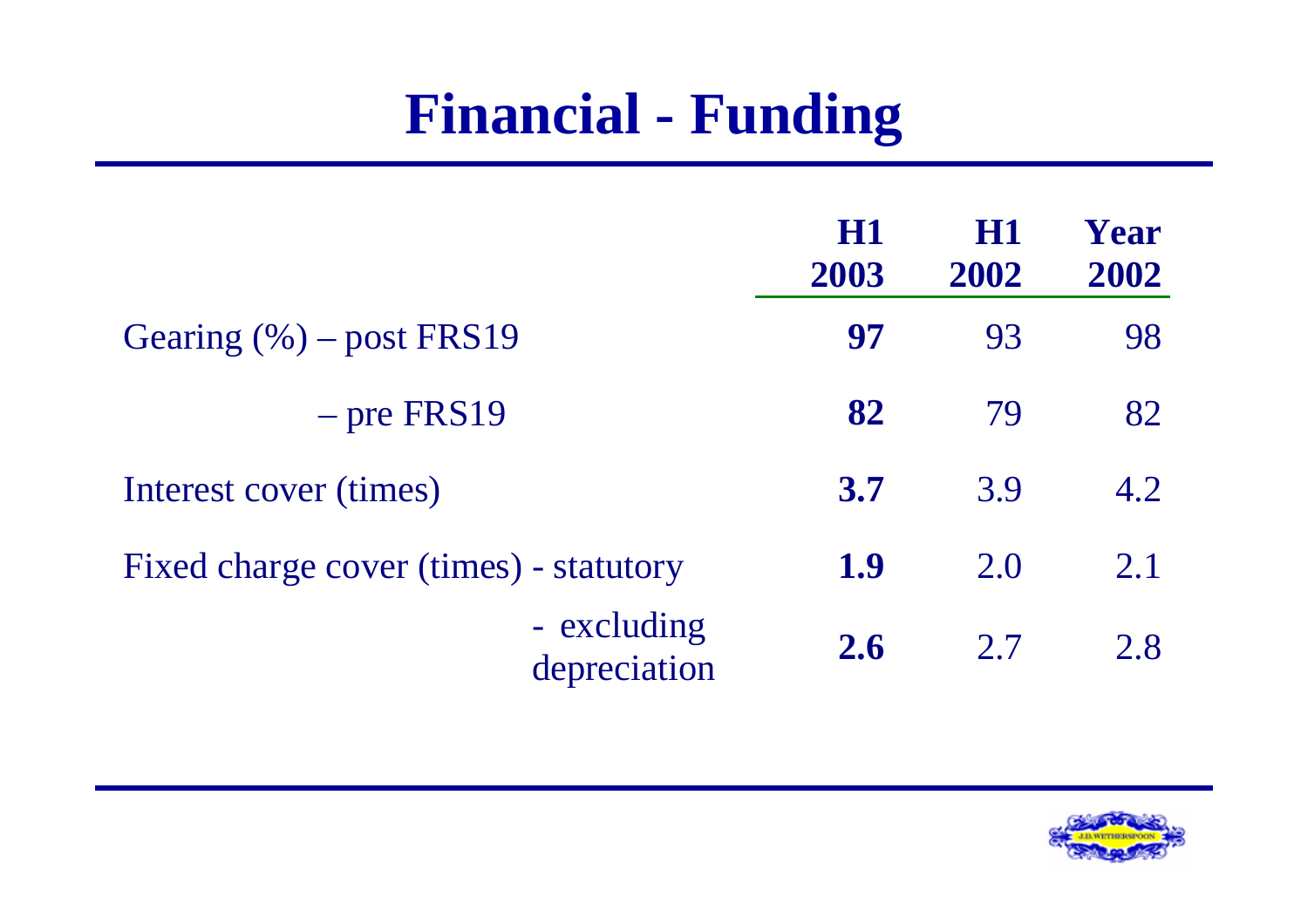## **Underlying Economic Profits**

|                                         | HI<br>2003<br>$\pounds$ '000 | H1<br>2002<br>$\pounds$ '000 |       | Year<br>2002<br>$\pounds$ '000 |
|-----------------------------------------|------------------------------|------------------------------|-------|--------------------------------|
| <b>PBT</b>                              | 25,611                       | 24,885                       |       | 53,568                         |
| <b>Add:</b> Depreciation                | 21,308                       | 17,504                       |       | 36,343                         |
| Less: Capital invested in existing pubs | (9,220)                      | (7,121)                      |       | (18, 726)                      |
| Economic profit                         | 37,699                       | 35,268                       | $+7%$ | 71,185                         |
| Economic profit after tax on cash basis | 32,469                       | 31,281                       | $+4%$ | 62,629                         |
| Cash tax rate                           | 20%                          | 16%                          |       | 16 %                           |
| ROC (pre tax)                           | 14.2%                        | 15.4%                        |       | 14.7%                          |
| ROC (after cash tax)                    | 12.6%                        | 14.1%                        |       | 13.3%                          |
| (after cash tax)<br>ROE                 | 18.4%                        | 20.2%                        |       | 19.5%                          |

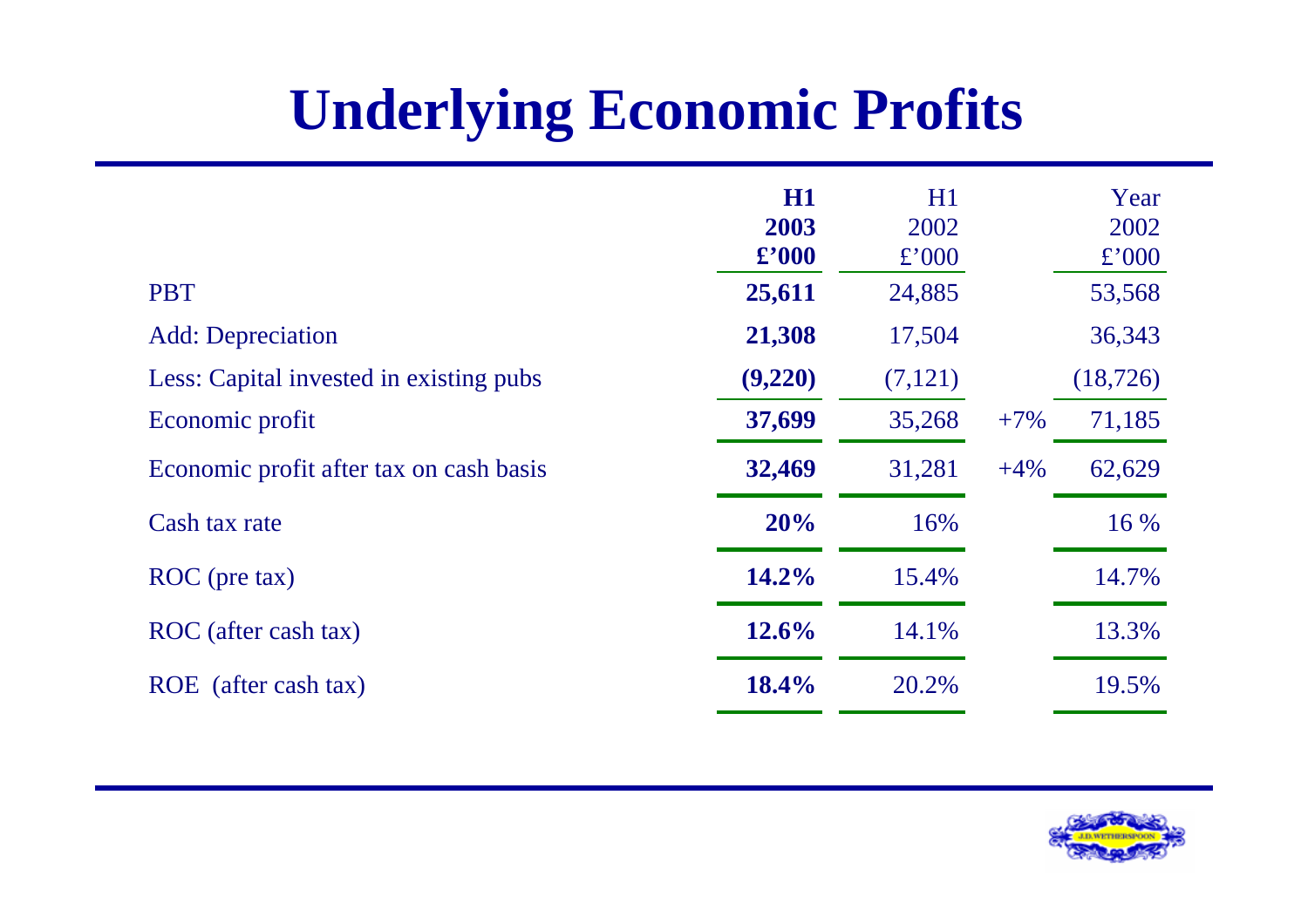# **Prospects**

- February performance
- Margin outlook
- Property market
- Competitive landscape
- Continued expansion circa 50 this year (but not a numbers game)
- Minimal cash outflow (after expansion capital)
- Cash/earnings outlook

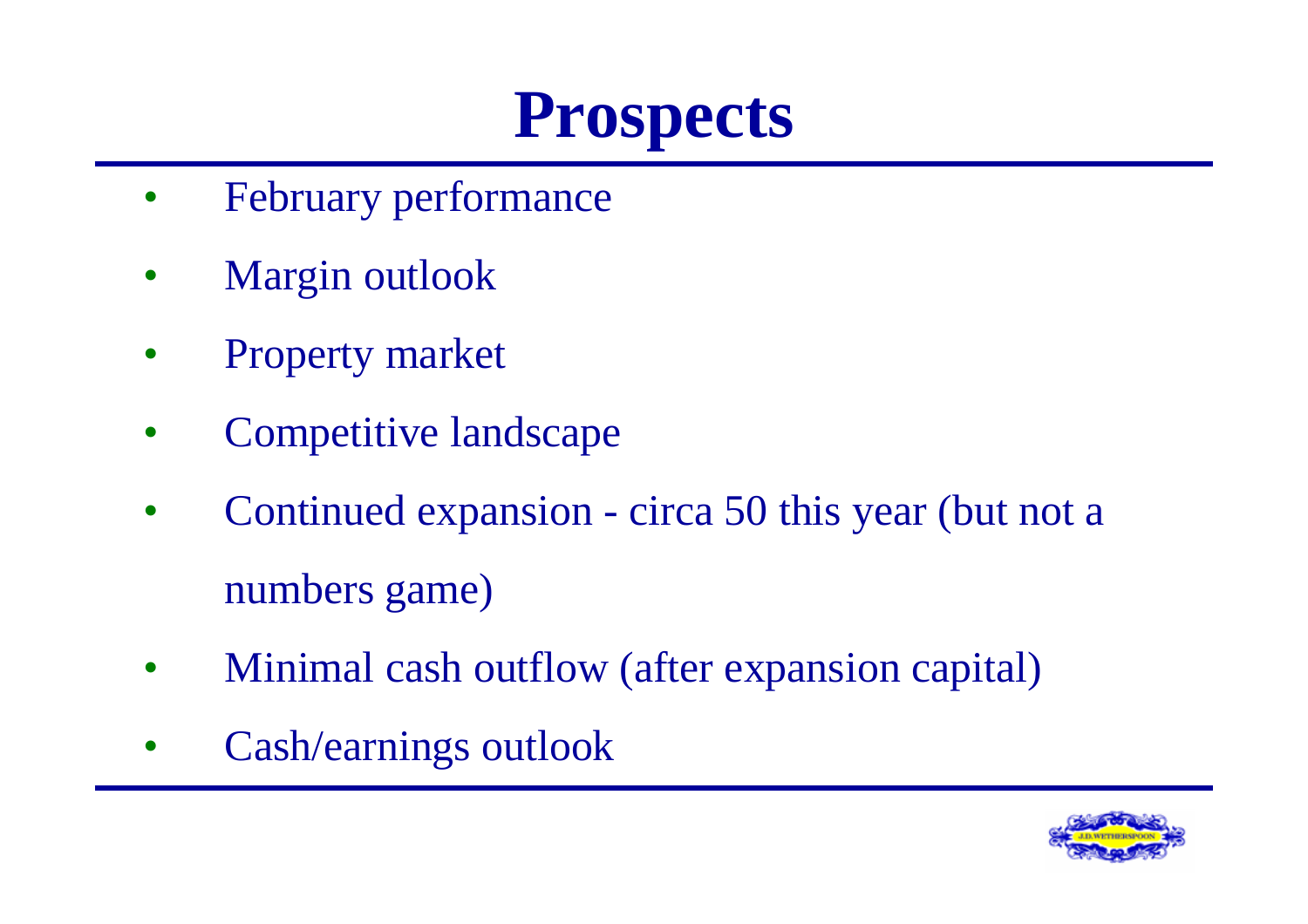

- A Financial Trends
- B 10 Year Summary
- C Capital trends

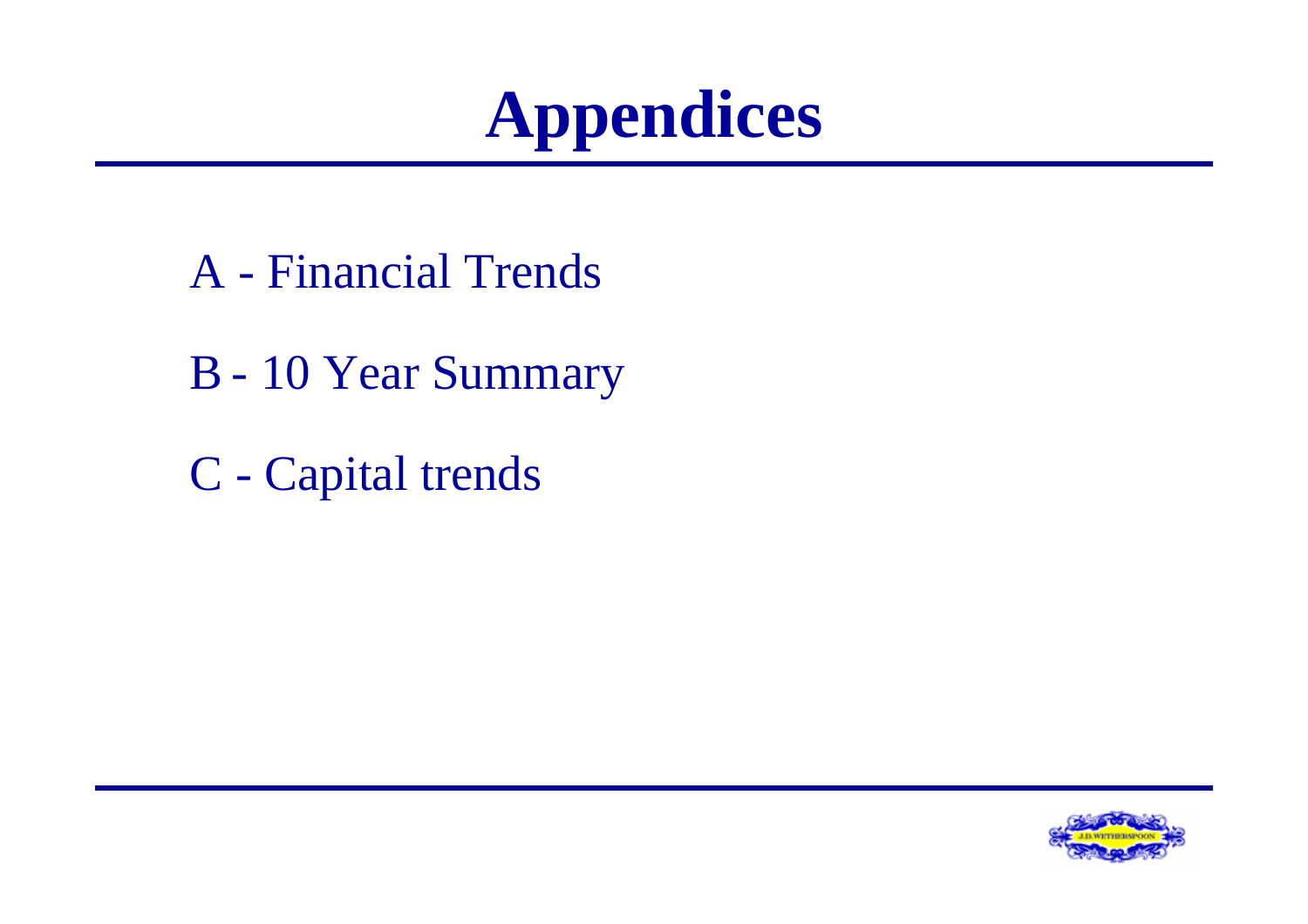#### **JDW - Financial Trends Appendix A**

|                                         | 1993  | 1994  | 1995  | 1996  | 1997  | 1998  | 1999  | <b>2000</b> | 2001 | 2002        | H1<br>2003  |
|-----------------------------------------|-------|-------|-------|-------|-------|-------|-------|-------------|------|-------------|-------------|
| Sales per pub $(\text{\pounds}000)$     | 577   | 619   | 702   | 786   | 848   | 872   | 904   | 1,004       |      | 1,040 1,093 | 1,147       |
| EBITDA per pub $(\text{\pounds}000)(1)$ | 131.6 | 135.6 | 149.5 | 177.6 | 190.8 | 184.9 | 188.0 | 203.8       |      | 205.9 207.4 | 196.9       |
| Average capital employed per pub (£000) | 842   | 820   | 895   | 949   | 974   | 1028  | 990   | 972         | 1018 | 1049        | 1,070       |
| Number of pubs                          | 67    | 87    | 110   | 146   | 194   | 252   | 327   | 428         | 522  | 608         | 629         |
| $%$ freeholds $(\%)$                    | 40    | 37    | 33    | 35    | 31    | 30    | 21    | 32          | 40   | 42          | 42          |
| Pre tax roc $(\%)(2)$                   | 13.4  | 12.2  | 13.3  | 16.1  | 16.3  | 13.1  | 15.0  | 14.3        | 14.9 | 14.7        | <b>14.2</b> |
| Post tax roc $(\%)(2)$                  | 12.4  | 11.4  | 12.5  | 15.7  | 15.9  | 12.9  | 14.8  | 13.9        | 14.5 | 13.3        | <b>12.6</b> |
| Post tax roe $(\%)$ 2                   | 18.1  | 11.1  | 14.0  | 20.0  | 22.0  | 17.8  | 20.4  | 18.6        | 20.1 | 19.5        | <b>18.4</b> |
| Free cashflow per share (pence)         | 3.0   | 4.1   | 7.4   | 11.3  | 14.4  | 13.3  | 20.3  | 24.2        | 29.1 | 33.5        | 37.8        |
|                                         |       |       |       |       |       |       |       |             |      |             | (3)         |

(1) Excluding sale & leaseback

(2) Return after capital re-investment and sale & leaseback charges

(3) H1 annualised

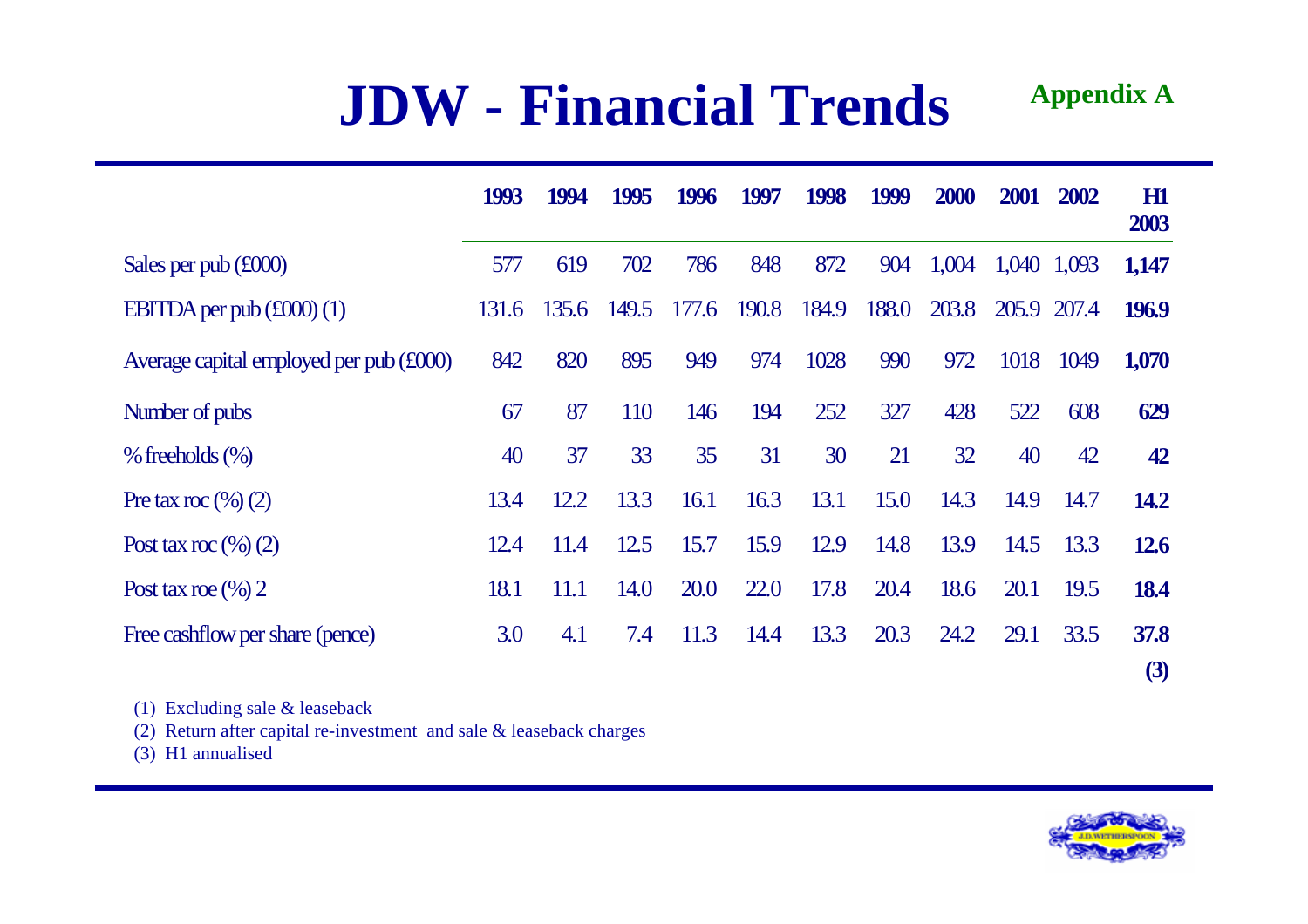# **10 Year Summary Appendix B**



#### **Average Sales Per Pub Week (including VAT)**